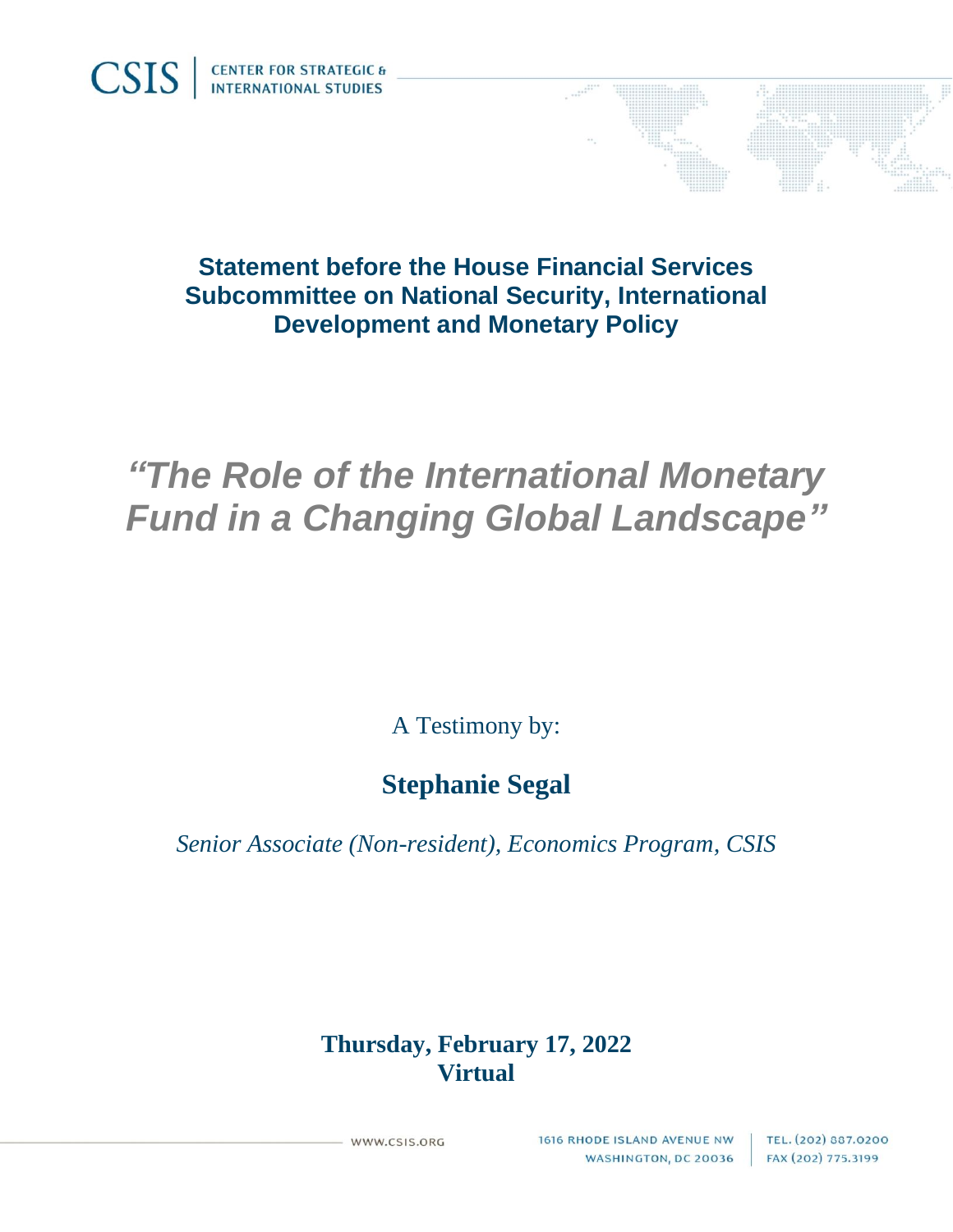#### **Introduction**

Chairman Himes, Ranking Member Barr, and distinguished Members of the Subcommittee on National Security, International Development and Monetary Policy, thank you for the opportunity to testify before you on "The Role of the International Monetary Fund in a Changing Global Landscape."

The Subcommittee has asked witnesses to address the IMF's role in "monitoring and preserving the stability of the international financial system" and "examine the shifts and challenges the IMF currently faces, including disruptions brought on by climate change, rising levels of unsustainable sovereign debt, and the potential for an uneven Covid-19 recovery to exacerbate inequality, undermine social cohesion and increase instability across the globe." My testimony will address these topics with respect to the IMF's mandate and principal activities and will conclude with brief thoughts on IMF collaboration.

#### **IMF Mandate and Principal Activities**

The IMF's Articles of Agreement list six purposes that are intended to guide the institution "in all its policies and decisions."<sup>1</sup> They include the promotion of international monetary cooperation "through a permanent institution which provides the machinery for consultation and collaboration on international monetary problems;" facilitation of "the expansion and balanced growth of international trade," thereby contributing to high levels of employment and income; as well as the temporary provision of financial resources, under adequate safeguards, to provide IMF members the "opportunity to correct maladjustments in their balance of payments without resorting to measures destructive of national or international prosperity."

Translating purpose into practice, the IMF focuses on three principal activities:

- Monitoring economic and financial developments and policies at the country, regional and global levels to foster growth and promote stability through **IMF Surveillance**
- Providing financial support to IMF members for external (balance of payments) needs to facilitate adjustment and shorten economic crises through **IMF Lending**
- Building capacity through training and technical assistance to IMF members through **Capacity Development**

Over the years, these activities have evolved along with the international system. That evolution is often prompted by crisis and the recognition that the existing tools are inadequate to address current economic conditions and challenges. For example, the advent of larger programs in the 1990s, driven by capital account crises, led to formalized "exceptional access" criteria; an intensified focus on financial sector issues and coverage of potential spillovers in IMF surveillance came in response to the Global Financial Crisis; while the introduction of "realism tools" to scrutinize projections for purposes of debt sustainability analyses came in the wake of the Eurozone sovereign debt crises.

Today, much of the world remains in the grip of Covid-19, and the global economy still struggles to deal with the economic fallout. Given the unprecedented needs and policy response of the past

<sup>1</sup> https://www.imf.org/external/pubs/ft/aa/index.htm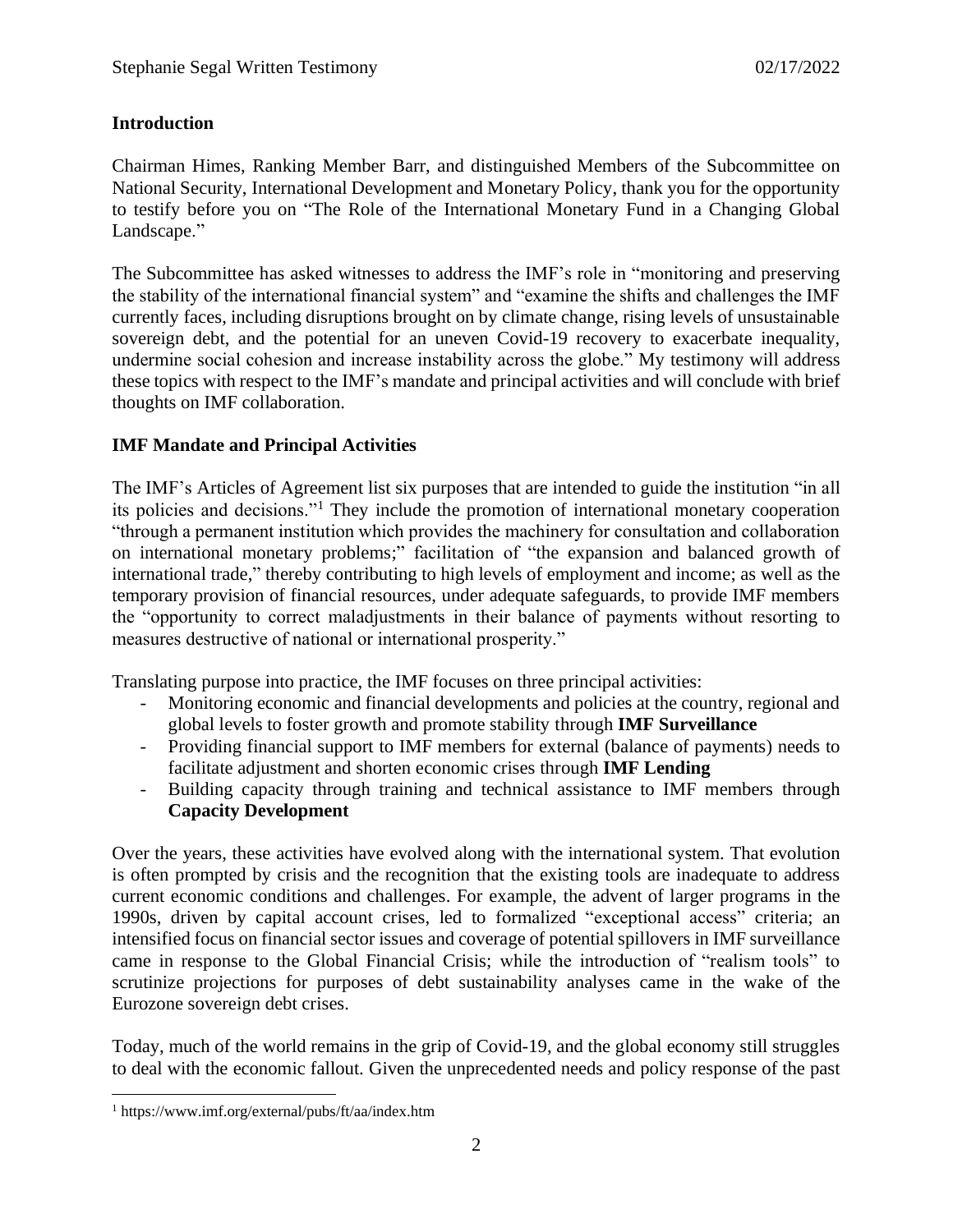two years, it's not surprising that we once again are witnessing a further evolution of IMF activities. On the one hand, policymakers have a greater appreciation of the potential risks to growth and macroeconomic stability, including those posed by global threats such as climate change and public health emergencies. On the other hand, there is concern that an overly expansive list of items deemed "macro-critical" will dilute the IMF's effectiveness and steer the institution away from its founding purpose and into the domain of development institutions. <sup>2</sup> The IMF and its members need to strike a balance between these competing considerations, bearing in mind the financing, capacity, and political constraints of the membership.

#### **"Shifts and Challenges"**

The Subcommittee has asked witnesses to evaluate the IMF's role in meeting the challenges facing the global economy as we emerge from the pandemic, and specifically climate change, unsustainable debt, and inequality.

*Climate Change*. The climate's impact on macroeconomic outcomes is well-established and concerns both the economic impacts of a changing climate as well as the impacts of policies designed in response to climate change. A recent presentation from one of the world's largest insurers calls climate change "the biggest long-term threat to the global economy," <sup>3</sup> while a July 2021 report from the Financial Stability Board highlights that "physical risks as well as a disorderly transition to a low-carbon economy could have de-stabilizing effects on the financial system, including through a rise in risk premia and falling asset prices in the relatively short-term." Failure to engage on climate issues would be at odds with the IMF's mandate, but that leaves open the question of how the Fund should engage and whether its tools are up to the task.

The IMF's surveillance activities represent the most immediate and consequential way in which the IMF can engage with members on climate change. The IMF's Executive Board has formally supported coverage of climate-related issues in IMF surveillance, with discussion of the 2021 Comprehensive Surveillance Review (CSR) resulting in broad support for coverage of climate change adaptation and transition risk in Article IV reports wherever macro-critical.<sup>4</sup> The Board also supports including climate in Financial Sector Assessment Programs where climate change may pose financial stability risks.<sup>5</sup>

IMF surveillance activities entail a bilateral component via Article IV consultations, which apply to all 190 IMF members and include direct engagement between IMF staff and country authorities, private sector participants, and civil society, as well as a multilateral component on regional and global economic and financial conditions. This structure enables the Fund to engage on climate at the country level, where relevant policies are typically set, while covering climate issues in

<sup>&</sup>lt;sup>2</sup> Some experts have also raised concerns around IMF conditionality and whether IMF lending terms are sufficient to reestablish financial stability (https://www.project-syndicate.org/commentary/imf-acting-like-aid-agency-risksembarrassment-by-kenneth-rogoff-2022-01.)

<sup>3</sup> [https://www.swissre.com/media/news-releases/nr-20210422-economics-of-climate-change-risks.html.](https://www.swissre.com/media/news-releases/nr-20210422-economics-of-climate-change-risks.html)

<sup>4</sup> https://www.imf.org/en/Publications/Policy-Papers/Issues/2021/05/18/2021-Comprehensive-Surveillance-Review-Overview-Paper-460270

<sup>5</sup> https://www.imf.org/en/Publications/Policy-Papers/Issues/2021/07/30/IMF-Strategy-to-Help-Members-Address-Climate-Change-Related-Policy-Challenges-Priorities-463093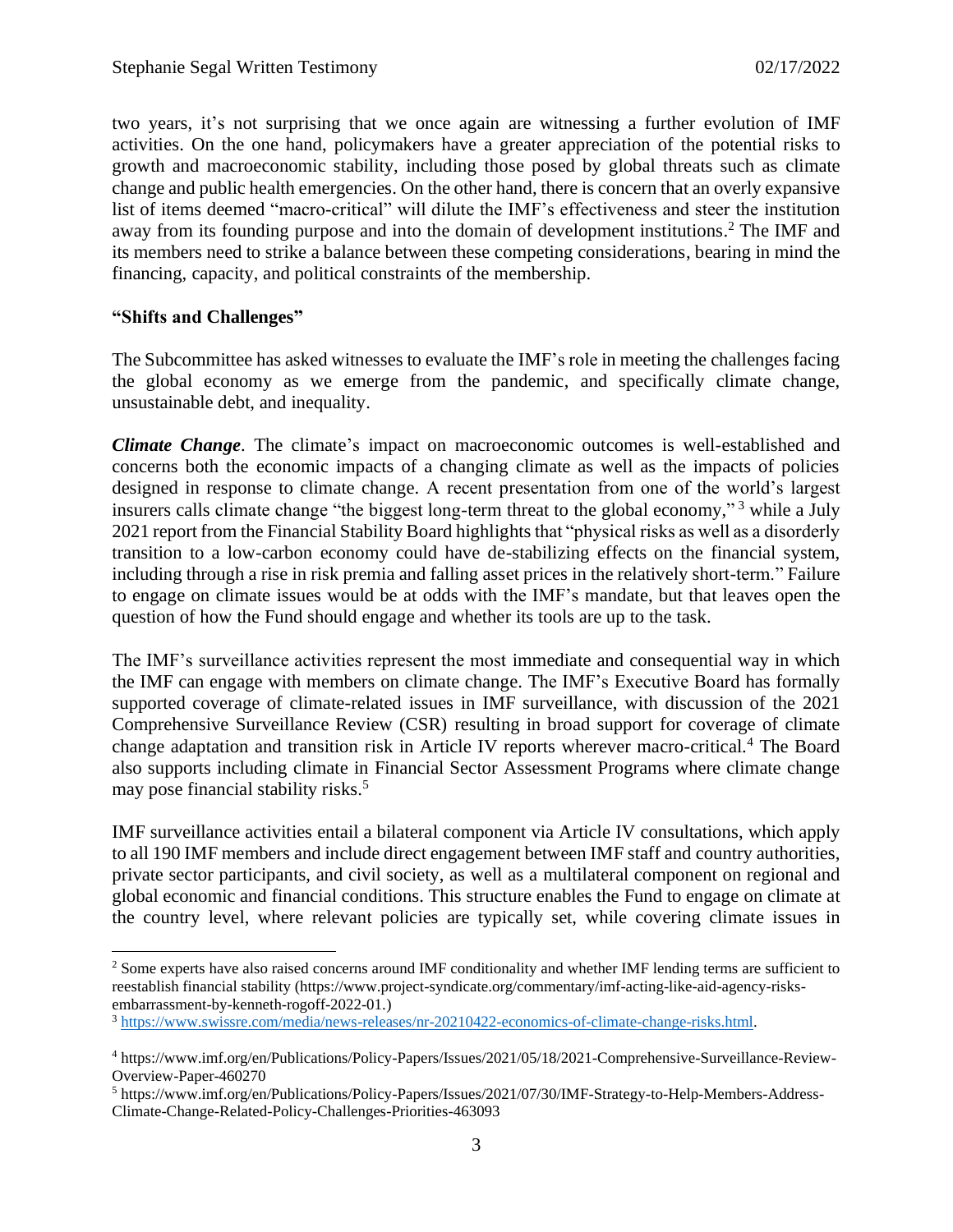multilateral surveillance reports to reflect the nature of climate change mitigation as a global public good.

While surveillance obligations apply to all IMF members, IMF lending operations come into play only at the request of an IMF member, require a balance of payments financing need, and entail conditionality designed to achieve needed adjustment. Unlike bilateral surveillance, which applies to all IMF members, IMF lending programs are active in only a subset of IMF members. As a case in point, many of the largest emitters have not had IMF programs in decades, if ever, meaning the IMF's ability to gain traction on climate change issues through its lending is more limited relative to surveillance.

That said, there is a role for IMF engagement on climate-related issues in the context of an IMF lending program. Climate issues can impact budgets and the health of financial systems, issues covered in standard IMF programs. Also, the proposed Resilience and Sustainability Trust or RST provides another template for such engagement. If approved by the IMF's Executive Board, and pending adequate donor financing, the RST would be available to low-income, small island states, and vulnerable middle-income countries for purposes of targeting macro-critical, longer-term structural challenges such as climate change and pandemic preparedness. Financial support for the RST could come from the rechanneling of Special Drawing Rights (SDRs) by members with strong external positions, addressing a common critique of the most recent SDR allocation as not sufficiently benefitting the poorest countries. Qualification for the RST would require a concurrent IMF-supported program and a package of policy measures consistent with the RST's purpose. In this respect, the division of responsibilities between the IMF and development partners is a critical aspect of the RST, which I will address later in my testimony.

Finally, the IMF also engages its membership on climate-related issues through Capacity Development activities and in coordination with other institutions and donors. To date, climaterelated capacity development has focused on fiscal issues, but the need for such support as relates to financial sector surveillance is growing.

**Debt.** The Subcommittee rightly calls out "rising levels of unsustainable sovereign debt" as a challenge facing the IMF, but the debt issue can more precisely be described as challenging the IMF's ability to engage in lending activities with highly indebted, often low-income countries. Unfortunately, high debt burdens were identified as problematic well before Covid-19, and the pandemic has further constrained countries in their ability to respond to the public health crisis and its economic fallout. The strong likelihood of higher global interest rates and withdrawal of central bank support in the very near future is adding fuel to the fire.

The lack of transparency and availability of comprehensive debt statistics challenges the quality of IMF surveillance and policy advice, but the bigger challenge relates to IMF lending activities. Specifically, the IMF is prohibited from lending into situations where a member's debt is judged unsustainable, leaving many countries most in need of IMF financial support unable to access it unless debt is rescheduled or restructured.

To their credit, the leaders of the IMF and World Bank reacted with urgency to the pandemic needs of the Fund's poorest members against a backdrop of excess indebtedness, calling on G-20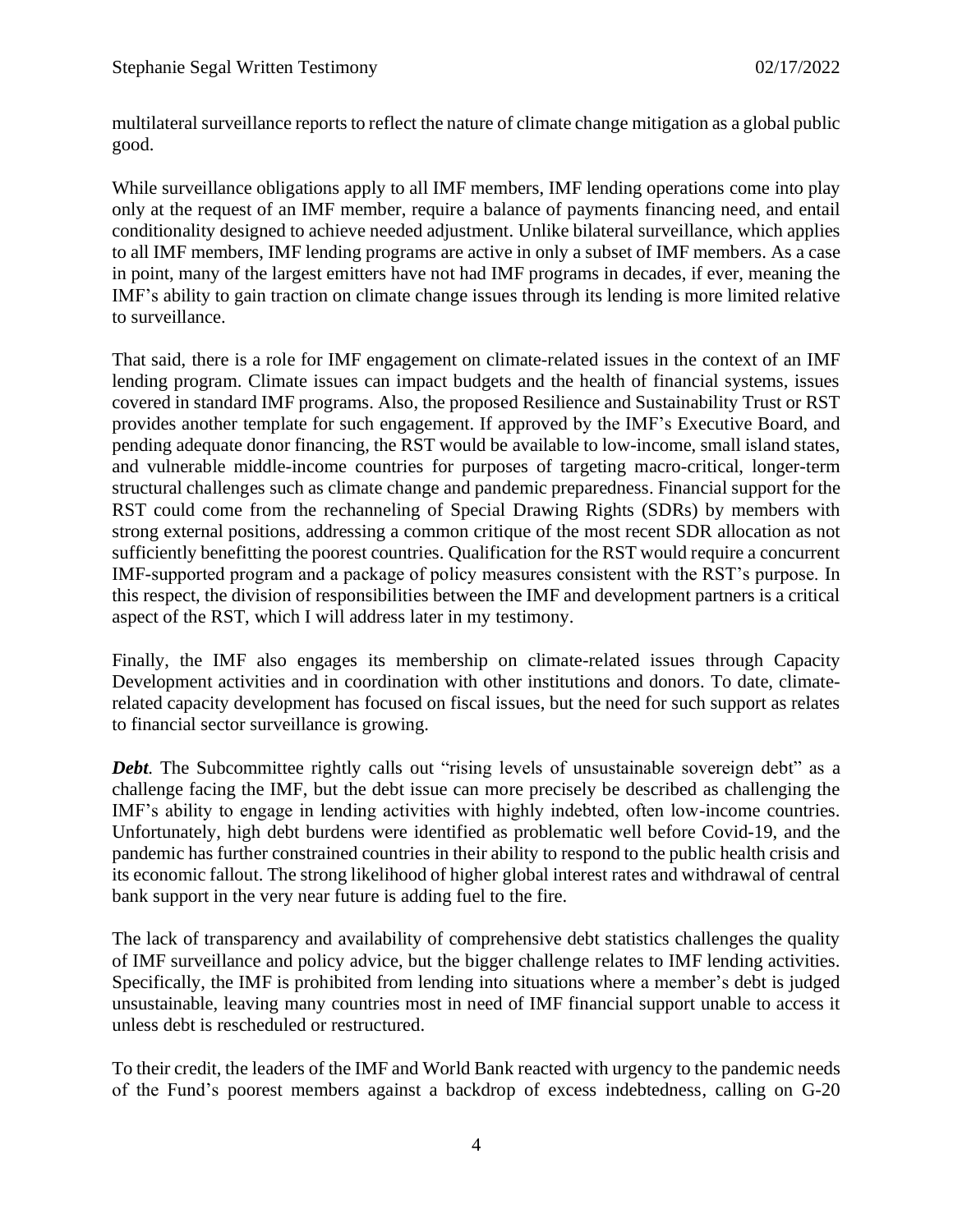countries to temporarily suspend debt service from the poorest countries to official sector creditors and re-direct proceeds to health and other social spending. The resulting Debt Service Suspension Initiative (DSSI), which expired at the end of 2021, provided a rapid response to an unprecedented crisis, but many private sector creditors and official lender China Development Bank failed to provide relief on the same terms. Nor could DSSI provide the deeper debt relief required of a subset of DSSI-eligible countries. To that end, the G-20 introduced the Common Framework as a voluntary mechanism to provide a common approach among G-20 creditors to treat unsustainable debt. Despite its potential, which benefits greatly from the inclusion of China as the largest official bilateral creditor to low-income countries under the Framework, the Common Framework has thus far fallen short, with only three countries applying for relief under the Framework. To-date, only Chad has reached agreement on financing assurances with creditors, while negotiations between Zambia and its creditor committee are ongoing. Ethiopia's negotiations have stalled due to security conflicts.

The IMF cannot resolve low-income countries' debt vulnerabilities—such resolution requires agreement between debtor and public and private creditors to reschedule or restructure the debt but it plays an essential role in developing the macroeconomic framework and financing envelop that serve as the basis for such an agreement. The IMF, with G-20 support, can drive this process and call for more predictable and timebound targets for negotiations under the Common Framework. It could also shed light on why more eligible countries have not sought relief under the Framework. Further, the IMF can bolster its concessional support to low-income members with adequate donor support. Additional donor support to the Poverty Reduction and Growth Trust or PRGT, along with the RST will provide the IMF with resources to assist low-income countries with balance of payments support on concessional terms.

*Inequality*. The third challenge flagged by the Subcommittee is the potential for an uneven recovery from Covid-19 to exacerbate inequality, and this is precisely what we've seen over the past year. While most advanced economies including the United States are at or above prepandemic trend output, many low- and middle-income countries have yet to recover. This twospeed recovery has various causes, starting with disparate access to vaccines and inadequate health systems to get shots in arms. The IMF does not and should not have a role in the acquisition and administration of vaccines, but it was early to identify and publicize the disparity in vaccination rates and the link to economic outcomes; its partnership with the WHO to highlight the issue of vaccine inequity was a creative and appropriate use of the IMF's platform, as was its attention to the issue in its multilateral surveillance.

Uneven recovery is also a function of the massive disparity in countries' policy response to the crisis. Whereas most advanced economies and some emerging market economies provided unprecedented fiscal support and highly accommodative monetary policies to bolster their economies, low- and middle-income countries simply did not have the capacity to provide the same magnitude of support. As a result, their economic rebound has been considerably weaker.

The 2021 Comprehensive Surveillance Review calls for the IMF to focus on inequality in surveillance as an issue with the potential to impact economic sustainability, with bilateral surveillance covering the distributional impacts of macroeconomic policies already featured in